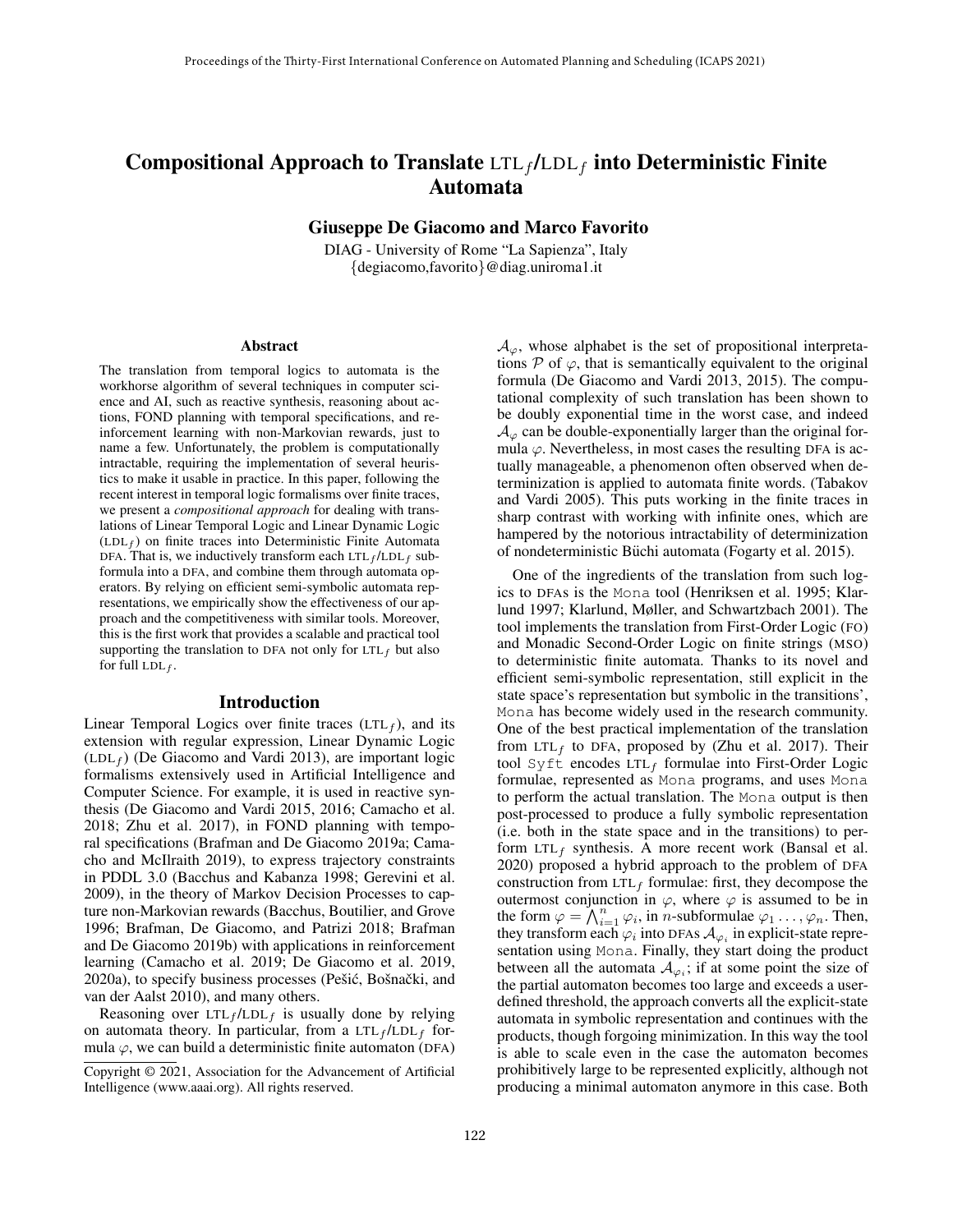tools in (Zhu et al. 2017) and in (Bansal et al. 2020) perform much better than state of the art tools, such as SPOT (Duret-Lutz et al. 2016), which implement procedures to translate LTL formulae to automata on infinite words, and can also be used for LTL<sub>f</sub> by exploiting its encoding into LTL (De Giacomo and Vardi 2013). They implemented a tool called Lisa and LisaSynt, for DFA translation and synthesis, respectively.

Observe that both tools make use of the translation of FO into DFA, provided by Mona, which is nonelementary  $1$  in the worst case, due to the necessity of multiple determinizations (each exponential in the worst case) and projections (which introduces nondeterminism) needed to handle quantifiers and negations. Still, this non-elementariness does not show in practice (again for the phenomenon of deteminization of automata on finite words mentioned above).

In this work, we take a step further from the compositional approach proposed in (Bansal et al. 2020). In particular, our contribution is a fully compositional approach to handle both  $LTL_f$  formulae and  $LDL_f$  formulae. That is, we don't make any assumption on the structure of the formula, as done by Bansal et al. which stops the decomposition step at the outermost conjunction. We process all the subformulae recursively up to the leaves of the syntax tree, and then we compose the partial DFAs of the subformulae using common operations over automata (e.g. union, intersecion, concatenation), according to the  $LTL_f / LDL_f$  operator being processed.

Our contribution is both theoretical and practical. On the theoretical side, we observe that so far the theory of the correspondence between  $LTL_f/LDL_f$  and automata theory relied on the transformation of  $LTL_f / LDL_f$  formulae into Alternating Automata on finite words (AFA), which can be eventually transformed into Nondeterministic Finite Automata (NFA), and in turn determinized into DFAs (De Giacomo and Vardi 2013). Instead, we provide a sound and complete technique to directly transform a formula into a DFA. Despite the worst-case complexity of such technique is again nonelementary, as Mona's, we show that it has several practical advantages with respect to the previous ones, primarily due to the possibility to apply aggressive minimization to the partial automata, which has already been argued to be indispensable for scalability (Klarlund, Møller, and Schwartzbach 2001; Zhu et al. 2020). On the practical side, we provide an implementation that employs such a compositional technique, and showing its competitiveness with existing tools (Bansal et al. 2020; Henriksen et al. 1995). Our tool can be used both for  $LTL_f / LDL_f$ -toDFA construction, and as a LTL $_f$ /LDL $_f$  synthesis tool. Crucially, this is the first work that provides a scalable and practical tool supporting the translation to DFA and synthesis not only for  $LTL<sub>f</sub>$  but also for full LDL $_f$ .

## Preliminaries

 $LTL_f$  and  $LDL_f$ . LTL<sub>f</sub> and LDL<sub>f</sub> are, respectively, Linear Temporal Logic and Linear Dynamic Logic with finite trace semantics, proposed in (De Giacomo and Vardi 2013). LTL $_f$ shares the same syntax of LTL (Pnueli 1977). It is as expressive as First-Order Logic over finite traces, so strictly less expressive than regular expressions, which, in turn, are as expressive as Monadic Second-Order logic over finite traces.

The semantics of LTL<sub>f</sub> (and LDL<sub>f</sub>) is given in terms of finite traces denoting a finite, possibly empty, sequence  $\pi = \pi_0, \dots, \pi_n$  of elements from the alphabet  $2^{\mathcal{P}}$ , containing all possible propositional interpretations of the propositional symbols in  $P$ . We denote the length of the trace  $\pi$  as  $length(\pi) \doteq n + 1$ , and with  $last(\pi) \doteq n$  the last index. We denote as  $\pi(i) \doteq \pi_i$  the *i*-th step in the trace. If the trace is shorter and does not include an *i*-th step,  $\pi(i)$  is undefined. We denote by  $\pi(i, j) = \pi_i, \pi_{i+1}, \ldots, \pi_{j-1}$  the segment of the trace  $\pi$  starting at the *i*-th step and ending at the j-th step (excluded). If  $j > length(\pi)$  then  $\pi(i, j)$  =  $\pi(i, length(\pi))$ . For every  $j \leq i$ , we have  $\pi(i, j) = \epsilon$ , i.e., the empty trace. Notice that, differently from (De Giacomo and Vardi 2013), we allow the empty trace as in (Brafman, De Giacomo, and Patrizi 2018).

Given a set  $P$  of propositional symbols, LTL<sub>f</sub> formulae are built as follows:

$$
\varphi \ ::= \ \phi \ | \ \neg \varphi \ | \ \varphi_1 \wedge \varphi_2 \ | \ O \varphi \ | \ \varphi_1 \mathcal{U} \, \varphi_2
$$

where  $\phi$  is a propositional formula over  $P$ ,  $\circ$  is the *next* operator, and  $\mathcal U$  is the until operator. In addition, we have common abbreviations. For example, • is the *weak next* operator, for which we have the equivalence  $\bullet \varphi \equiv \neg \circ \neg \varphi$  (notice that in the finite trace case  $\neg$  $\neg$  $\neg$  $\varphi \neq \varphi$ ,  $R$  is *release* operator, for which we have the equivalence  $\varphi_1 \mathcal{R} \varphi_2 \equiv$  $\neg(\neg\varphi_1\mathcal{U}\neg\varphi_2)$ . *eventually*  $\Diamond\varphi$  abbreviates  $true\mathcal{U}\varphi$ ; and *always* abbreviates  $false \mathcal{R} \varphi$  or equivalently  $\neg \Diamond \neg \varphi$ . Given a finite trace  $\pi$ , we inductively define when an LTL<sub>f</sub> formula  $\varphi$  is satisfied at an instant  $i \in \mathbb{N}$ , in symbols  $\pi, i \models \varphi$ , as follows:

- $\pi, i \models \phi$  iff  $0 \leq i \leq length(\pi)$  and  $\pi(i) \models \phi$ ;
- $\pi, i \models \neg \varphi$  iff  $\pi, i \models \varphi;$
- $\pi, i \models \varphi_1 \land \varphi_2$  iff  $\pi, i \models \varphi_1$  and  $\pi, i \models \varphi_2$ ;
- $\pi, i \models \bigcirc \varphi$  iff  $0 \leq i < length(\pi) 1$  and  $\pi, i + 1 \models \varphi$ ;
- $\pi, i \models \varphi_1 \mathcal{U} \varphi_2$  iff for some j s.t.  $1 \leq i \leq j < length(\pi)$ , we have  $\pi, j \models \varphi_2$ , and for all  $k, i \leq k < j$ , we have  $\pi, k \models \varphi_1;$

 $LDL_f$  is a temporal logic as natural as  $LTL_f$ , but with the full expressive power of Monadic Second-Order logic over finite traces. LDL<sub>f</sub> is obtained by merging LTL<sub>f</sub> with regular expressions ( $RE_f$ ) through the syntax of the well-know logic of programs PDL, *Propositional Dynamic Logic* (Fischer and Ladner 1979; Harel 1984), but adopting a semantics based on finite traces.  $LDL_f$  is an adaptation of LDL introduced in (Vardi 2011), which, like LTL, is interpreted over infinite traces. Formally, given a set of propositional symbols  $P$ , LDL<sub>f</sub> formulae are built as follows:

<sup>1</sup> In computational complexity theory, a *nonelementary problem* is a problem that is not a member of the ELEMENTARY class. In other words, the computational time cost of such problems has an unbounded number of exponentiations.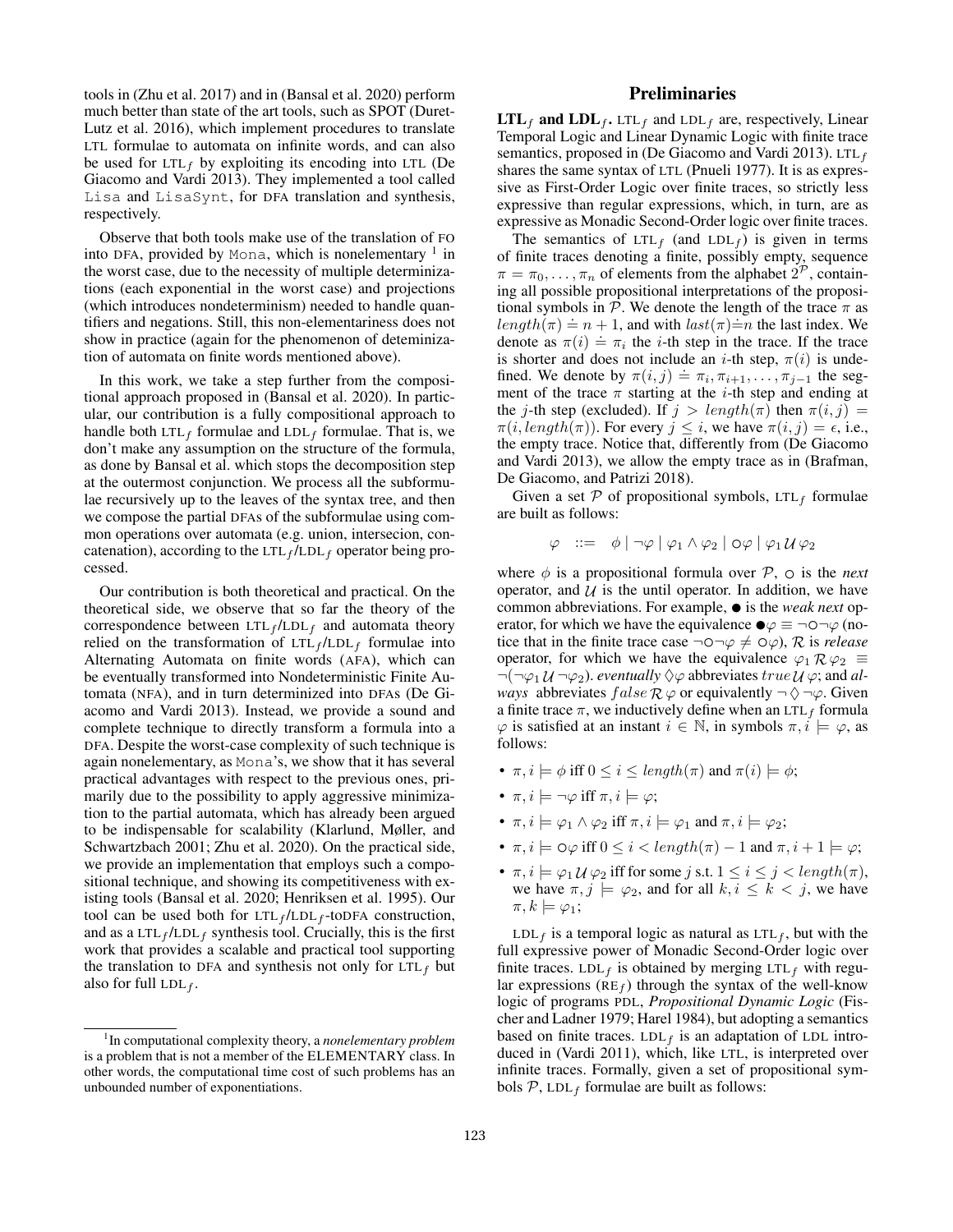$$
\varphi \quad ::= \quad tt \mid ff \mid \neg \varphi \mid \varphi_1 \land \varphi_2 \mid \langle \rho \rangle \varphi
$$
\n
$$
\rho \quad ::= \quad \phi \mid \varphi? \mid \rho_1 + \rho_2 \mid \rho_1; \rho_2 \mid \rho^*
$$

where  $tt$  and  $ff$  denote respectively the true and the false  $LDL_f$  formula (not to be confused with the propositional formula true and  $false$ ;  $\phi$  denotes propositional formulae over  $P$ ;  $\rho$  denotes path expressions, which are regular expressions over propositional formulae  $\phi$  over P with the addition of the test construct  $\varphi$ ? typical of PDL and are used to insert into the execution path checks for satisfaction of additional LDL<sub>f</sub> formulae; and  $\varphi$  stand for LDL<sub>f</sub> formulae built by applying boolean connectives and the modal operators  $\langle \rho \rangle \varphi$  and  $[\rho] \varphi$ , Where  $[\rho] \varphi$  is an abbreviation for  $\neg \langle \rho \rangle \neg \varphi$ . We also introduce the abbreviations  $end = [true]$  and  $last = \langle true \rangle end.$ 

Intuitively, $\langle \rho \rangle \varphi$  states that, from the current step in the trace, there exists an execution satisfying the regular expression  $\rho$  such that its last step satisfies  $\varphi$ , while  $[\rho] \varphi$  states that, from the current step, all executions satisfying the regular expression  $\rho$  are such that their last step satisfies  $\varphi$ . Also, note that given a regular expression  $\rho$ , the LDL<sub>f</sub> formula  $\langle \rho \rangle$ *end* is semantically equivalent to it.

Given a finite trace  $\pi$ , we inductively define when an LDL<sub>f</sub> formula  $\varphi$  is satisfied at an instant  $i \in \mathbb{N}$ , in symbols  $\pi, i \models \varphi$ , as follows:

$$
\pi, i \models tt
$$
  
\n
$$
\pi, i \models \neg \varphi \text{ iff } \pi, i \not\models \varphi
$$
  
\n
$$
\pi, i \models \varphi_1 \land \varphi_2 \text{ iff } \pi, i \models \varphi_1 \land \pi, i \models \varphi_2
$$
  
\n
$$
\pi, i \models \langle \rho \rangle \varphi \text{ iff } \exists j \geq i \text{ s.t. } (i, j) \in \mathcal{R}(\rho, \pi) \land \pi, j \models \varphi
$$

where the relation  $\mathcal{R}(\rho, \pi)$  is defined inductively as follows:

- $\mathcal{R}(\phi, \pi) = \{(i, i + 1) \mid i \leq length(\pi) \land \pi(i) \models \phi\}$
- $\mathcal{R}(\varphi^?,\pi) = \{(i,i) \mid \pi, i \models \varphi\}$
- $\mathcal{R}(\rho_1 + \rho_2, \pi) = \mathcal{R}(\rho_1, \pi) \cup \mathcal{R}(\rho_2, \pi)$
- $\mathcal{R}(\rho_1; \rho_2, \pi) = \{ (i, j) \mid \exists k \text{ s.t. } (i, k) \in \mathcal{R}(\rho_1, \pi) \land$  $(k, j) \in \mathcal{R}(\rho_2, \pi)$
- $\mathcal{R}(\rho^*, \pi) = \{(i, i)\} \cup \{(i, j) \mid (i, k) \in \mathcal{R}(\rho, \pi) \land (k, j) \in$  $\mathcal{R}(\rho^*, \pi) \wedge k > i$

From LTL<sub>f</sub> to LDL<sub>f</sub>. It is easy to encode LTL<sub>f</sub> into LDL<sub>f</sub>: we can define a translation function  $tr$  defined by induction on the LTL<sub>f</sub> formula as follows:

$$
tr(\phi) = \langle \phi \rangle tt \ (\phi \text{ propositional})
$$

$$
tr(\neg \varphi) = \neg tr(\varphi)
$$

$$
tr(\varphi_1 \land \varphi_2) = tr(\varphi_1) \land tr(\varphi_2)
$$

$$
tr(\varphi \varphi) = \langle true \rangle (tr(\varphi) \land \neg end)
$$

$$
tr(\varphi_1 \mathcal{U} \varphi_2) = \langle (tr(\varphi_1)?; true)^* \rangle (tr(\varphi_2) \land \neg end)
$$

It is also easy to encode regular expressions, used as a specification formalism for traces into  $LDL_f$ :  $\rho$  translates to  $\langle \rho \rangle$ end. With  $n n f(\varphi)$ , where  $\varphi$  is either an LTL<sub>f</sub> or LDL<sub>f</sub> formula, we mean the function that transforms  $\varphi$  by pushing negation inside until it is just used in front of atomic propositions, by applying the duality of the operators.

Automata theory. A *deterministic finite automaton* (DFA) (Rabin and Scott 1959) A is a tuple  $(Q, \Sigma, q_0, \delta, F)$  where Q is a finite set of states,  $\Sigma$  is the alphabet,  $q_0$  is the initial state, and  $F \subseteq Q$  is the set of accepting states.  $\delta : Q \times \Sigma \to Q$  is the transition relation. A nondeterministic finite automaton (NFA) is defined as the DFA except for  $\delta$ , which becomes a relation rather than a function, i.e.  $\delta \subseteq Q \times \Sigma \times Q$ . An *alternating finite automaton* (AFA) (Chandra and Stockmeyer 1976; Vardi 1996) is defined as DFA and NFA, except for  $\delta$ that is defined as  $\delta: Q \times \Sigma \to B^+(Q)$ , where  $B^+(Q)$  is a set of positive boolean formulas whose atoms are states of Q. By  $\mathcal{L}(\mathcal{A})$  we mean the set of all traces over  $\Sigma$  accepted by an automaton A. DFAs are closed under boolean operations. A DFA A can be *minimized*, obtaining another DFA with the minimum number of states, in such a way that they are semantically equivalent. It can be shown that if a DFA is minimal, it is unique for the language it accepts. The DFAs are also closed under the following operations: concatenation, Kleene closure, existential and universal projection. Due to lack of space, we do not specify other details on these operations, and how to compute the actual automata. Any other detail can be found in any textbook of automata theory (e.g. see (Hopcroft, Motwani, and Ullman 2006)).

## Compositional Translation

In this section, we describe the technique inductively translate each basic  $LTL_f / LDL_f$  formula and operators over them into (minimal) DFAs. We call the technique "compositional" due to its focusing on smaller subproblems and in the successive composition of partial results. We provide direct transformations from  $LDL_f$  to automata; for what concerns  $LTL<sub>f</sub>$ , we apply the transformation rules explained in the "Preliminaries" section. Finally, we will provide theoretical analysis of the technique.

## The Technique

In what follows, we describe the transformation for each elementary formula and operator of  $LDL_f$  into an equivalent DFA. The approach is "bottom-up": it computes the DFA of the deepest subformulae, and combines the partial results depending on the  $LDL_f$  operator under transformation. This is in contrast with the previous techniques known in the literature that are "top-down": they proceed from the root operator of the formula in order to compute the next states (see e.g. LDL $_f$ 2NFA in (De Giacomo and Vardi 2013, 2015; Brafman, De Giacomo, and Patrizi 2018)).

tt and ff: the logical true formula  $tt$  is equivalent to a DFA with an unique accepting state and a loop that accepts all symbols (Figure 1a). In other words, it is the minimal automaton that accepts the language  $\Sigma^*$ . Its dual,  $f\!f$ , is the automaton of the empty language (Figure 1b).

 $\varphi_1 \wedge \varphi_2$ ,  $\varphi_1 \vee \varphi_2$  and  $\neg \varphi$ : The boolean operations over  $LDL_f$  formulae are processed with the corresponding boolean operations over automata. For conjunction and disjunction, we use the product construction with respectively conjunction or disjunction of states as accepting conditions; for negation, we use the complementation of automata. The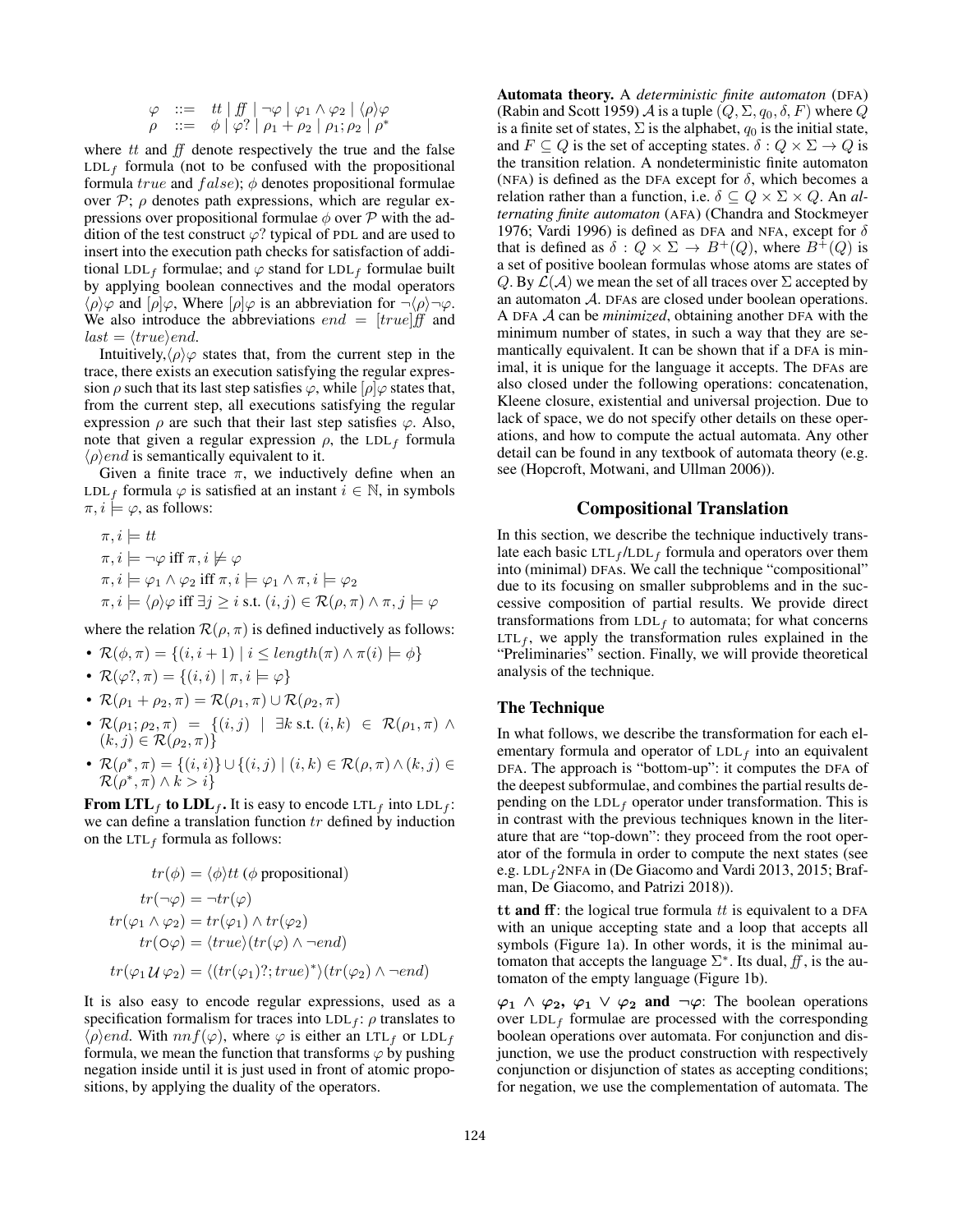

Figure 1: DFAs of elementary  $LDL_f$  formulae.

output of these operations might require a further minimization and completion step.

 $\langle \phi \rangle \varphi$ : the diamond formula with a propositional formula as regular expression is equivalent to the automaton in Figure 1c. With the empty trace, the run fails. Otherwise, the next input symbol of the trace is read; if it satisfies  $\phi$ , then the run proceeds with the simulation of the automaton associated to  $\varphi$  (starting from the state labelled with  $\mathcal{A}_{\varphi}$ ), else the run fails and goes to the sink state. Observe that the operation might require a further minization step, even if  $A_{\varphi}$  is minimal; e.g. take  $\varphi = ff$  as example.

 $[\phi]\varphi$ : the box formula with a propositional formula as regular expression is equivalent to the automaton in Figure 1d. With the empty trace, the run succeeds. Otherwise, the next input symbol of the trace is read; if it satisfies  $\phi$ , then the run proceeds with the simulation of the automaton associated to  $\varphi$  (starting from the state labelled with  $\mathcal{A}_{\varphi}$ ), else the run succeeds and goes to the sink accepting state. Observe that the operation might require a further minimization step, even if  $\mathcal{A}_{\varphi}$  is minimal; e.g. take  $\varphi = tt$  as example.

 $\langle \psi$ ? $\rangle \varphi$  and  $[\psi$ ? $]\varphi$ : The formulae can be reduced to  $\psi \wedge \varphi$ and  $\neg \psi \lor \varphi$ , respectively.

 $\langle \rho_1; \rho_2 \rangle \varphi$  and  $[\rho_1; \rho_2] \varphi$ : Both formulae are reducible to  $\langle \rho_1 \rangle \langle \rho_2 \rangle \varphi$  and  $[\rho_1] [\rho_2] \varphi$ , respectively.

 $\langle \rho_1 + \rho_2 \rangle \varphi$  and  $[\rho_1 + \rho_2] \varphi$ : These formulae can be reduced to  $\langle \rho_1 \rangle \varphi \vee \langle \rho_2 \rangle \varphi$  and  $[\rho_1] \varphi \wedge [\rho_2] \varphi$ , respectively.

 $\langle \rho^* \rangle \varphi$  and  $[\rho^*] \varphi$ : It is enough to translate  $\langle \rho^* \rangle \varphi$  and get the other by duality of the diamond operator, i.e.  $[\rho^*]\varphi \equiv$  $\neg \langle \rho^* \rangle \neg \varphi$ . Hence, we will only consider  $\langle \rho^* \rangle \varphi$ . To compute the automaton  $\mathcal{A}_{\langle \rho^* \rangle \varphi}$ , we first consider the case in which  $\rho$  does not contain any test. In this case, we have that the automaton  $A_{\rho}$  of  $\rho$ , is equivalent to the automaton of  $\langle \rho \rangle$ *end*, i.e.  $\mathcal{A}_{\rho} = \mathcal{A}_{\langle \rho \rangle end}$ , as the semantics of LDL<sub>f</sub> formulae of the form  $\langle \rho \rangle$ *end* is the same of RE<sub>f</sub> formulae  $\rho$ . Hence, the automaton  $A_{\langle \rho \rangle end}$  can be computed using the well-known construction of DFA from regular expressions (See, e.g. (Hopcroft, Motwani, and Ullman 2006)). Then,

we compute the Kleene closure of  $A_{\rho}, A_{\rho^*}$ . Finally, we concatenate  $A_{\rho^*}$  and  $A_{\varphi}$  to obtain the desired automaton. This approach can be generalized to handle tests as well in some cases, but not always, since it could happen that the verification of a test  $\psi$ ? could take more steps than the regular expression  $\rho$  itself. When this happens it is no longer true that  $\mathcal{A}_{\rho}$  and  $\mathcal{A}_{\langle \rho \rangle end}$  are equivalent since the presence of *end* in the second one would stop the evaluation of the test  $\psi$ ? too early, changing the semantics of the formula. Hence when we cannot guarantee that this does not happen, we simply fall back to using the classical algorithm that computes the AFA from  $\langle \rho^* \rangle \varphi$  (De Giacomo and Vardi 2013; Brafman, De Giacomo, and Patrizi 2018), with the only difference that we recursively pre-compute the DFA  $A_{\psi}$  for each test  $\psi$ ? and the DFA  $\mathcal{A}_{\varphi}$  for  $\varphi$ , and whenever we go to state  $\psi$ ? or  $\varphi$  in the AFA of  $\langle \rho^* \rangle \varphi$  we actually go to the initial state of the DFAs  $\mathcal{A}_{\psi}$  and  $\mathcal{A}_{\varphi}$  Then we transform the AFA into a NFA as usual and then determinize it to obtain the desired DFA. The reason why we adopted two different approaches for  $\langle \rho^* \rangle \varphi$  is that the case when  $\rho$  does not contain tests allows us to better decompose the problem. Intuitively, this happens because of the lack of universal transitions due to the absence of the test expressions in  $\rho$ .

To summarize, in order to compute the DFA  $A_{\varphi}$  equivalent to an LDL<sub>f</sub> formula  $\varphi$ , recursively apply the transformations stated above, one for each syntactic construct of the formula.

#### Analysis

Now we analyze the technique, proving correctness, termination, and running time complexity.

**Theorem 1.** *(Correctness)* Let  $\varphi$  be an LDL<sub>f</sub> formula and  $A_{\varphi}$  *the corresponding* DFA. Then for every LTL<sub>f</sub> *interpretation*  $\pi$  *we have that*  $\pi \models \varphi \iff \pi \in \mathcal{L}(\mathcal{A}_{\varphi})$ *.* 

*Proof.* We prove a more general statement, that is  $\forall i.\pi, i \models$  $\varphi \iff \pi(i, length(\pi)) \in \mathcal{L}(\mathcal{A}_{\varphi})$ . Clearly, the claim of the theorem corresponds to the case  $i = 0$ . For  $i > 0$ , we proceed by induction on the structure of  $\varphi$ .

 $\varphi = tt$ . Then, on the one hand,  $\pi, i \models tt$ . On the other hand,  $\pi(i, length(\pi)) \in \mathcal{L}(\varphi_{tt})$ , where  $\mathcal{L}(\varphi_{tt}) = \Sigma^*$ .

 $\varphi = ff$ . Then, on the one hand,  $\pi, i \not\models ff$ . On the other hand,  $\pi(i, length(\pi)) \notin \mathcal{L}(\varphi_f f)$ , where  $\mathcal{L}(\varphi_f f) = \emptyset$ .

 $\varphi = \neg \varphi'$ . Then,  $\pi, i \models \varphi'$ , and, by definition,  $\pi, i \not\models \varphi$ . By structural induction, we have that  $\pi(i, length(\pi)) \in$  $\mathcal{L}(\mathcal{A}_{\varphi'})$  and so  $\pi(i, length(\pi)) \notin \mathcal{L}(\mathcal{A}_{\neg \varphi})$ , hence  $\pi(i, length(\pi))$  is not accepted by  $\mathcal{A}_{\varphi} = \overline{\mathcal{A}_{\varphi'}}$ .

 $\varphi = \varphi_1 \wedge \varphi_2$ . We have both  $\pi, i \models \varphi_1$  and  $\pi, i \models \varphi_2$ . By structural induction, we then have that  $\pi(i, length(\pi)) \in$  $\mathcal{L}(\mathcal{A}_{\varphi_1})$  and  $\pi(i, length(\pi)) \in \mathcal{L}(\mathcal{A}_{\varphi_2})$ , which is the condition of acceptance for  $\pi(i, length(\pi))$  on  $\mathcal{A}_{\varphi} = \mathcal{A}_{\varphi_1} \cap \mathcal{A}_{\varphi_2}$ .

 $\varphi = \varphi_1 \vee \varphi_2$ . We have either  $\pi, i \models \varphi_1$  or  $\pi, i \models \varphi_2$ . By structural induction, we then have that  $\pi(i, length(\pi)) \in$  $\mathcal{L}(\mathcal{A}_{\varphi_1})$  or  $\pi(i, length(\pi)) \in \mathcal{L}(\mathcal{A}_{\varphi_2})$ , which is the condition of acceptance for  $\pi(i, length(\pi))$  on  $\mathcal{A}_{\varphi} = \mathcal{A}_{\varphi_1} \cup \mathcal{A}_{\varphi_2}$ .

 $\varphi = \langle \rho \rangle \varphi'$ . We proceed by induction on  $\rho$ , and we show that for every  $\varphi', \pi, i \models \langle \rho \rangle \varphi' \iff \pi(i, length(\pi)) \in$  $\mathcal{L}(\mathcal{A}_{\langle \rho \rangle \varphi^{\prime}}).$ 

•  $\rho = \phi$ . We have that  $\pi, i \models \langle \phi \rangle \varphi'$  iff  $(i, i + 1) \in \mathcal{R}(\phi, \pi)$ and  $\pi, i + 1 \models \varphi$ . Notice also that  $\mathcal{A}_{\langle \phi \rangle \varphi'}$  is of the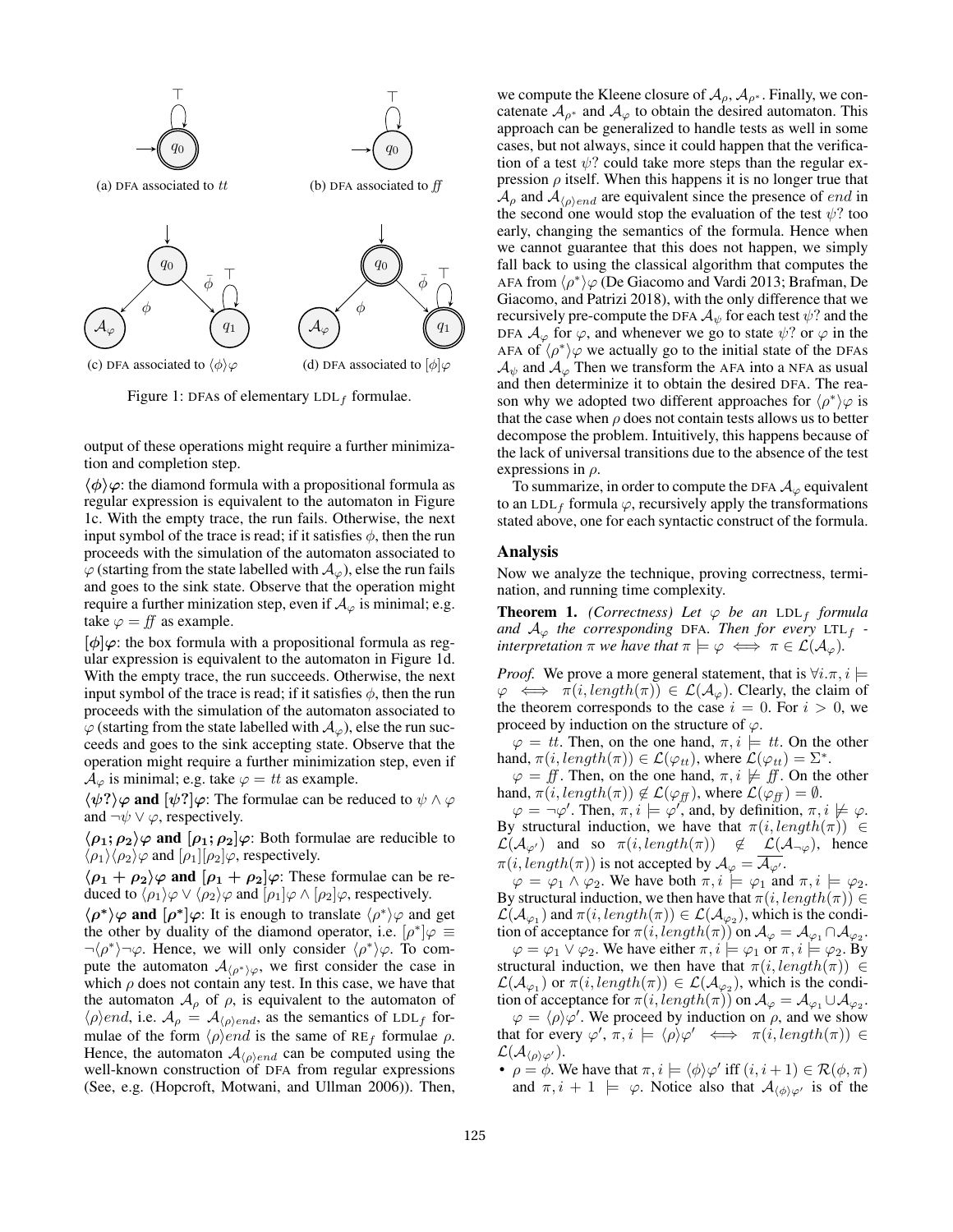form shown in Figure 1c. Observe that if  $i \geq length(\pi)$ then  $\pi, i \models \langle \phi \rangle \varphi'$  is false, and indeed the empty trace  $\pi(i, length(\pi)) = \epsilon$  is not accepted by  $\mathcal{A}_{\langle \phi \rangle \varphi'}$ . If  $i <$  $length(\pi)$ , then  $\pi, i \models \langle \phi \rangle \varphi'$  iff  $\pi(i) \models \phi$  and  $\pi, i+1 \models$  $\varphi'$ , which is iff the transition from  $q_0$  and  $\mathcal{A}_{\varphi}$  is taken, and then  $\pi(i+1, length(\pi)) \in \mathcal{L}(\mathcal{A}_{\varphi}).$ 

- $\rho = \psi$ ?. Observe that  $\langle \psi^2 \rangle \varphi' \equiv \psi \wedge \varphi'$ , thus this case is addressed by applying the same reasoning as the one for conjunction.
- $\rho = \rho_1 + \rho_2$ . Observe that  $\langle \rho_1 + \rho_2 \rangle \varphi' \equiv \langle \rho_1 \rangle \varphi' \vee \langle \rho_2 \rangle \varphi',$ thus this case is addressed by applying the same reasoning as the one for disjunction.
- $\rho = \rho_1; \rho_2$ . Observe that  $\langle \rho_1; \rho_2 \rangle \varphi' \equiv \langle \rho_1 \rangle \langle \rho_2 \rangle \varphi'$ . By induction on  $\rho_2$  we have that  $\pi, i \models \langle \rho_2 \rangle \varphi'$  $\sqrt{a}$  $\pi(i, length(\pi)) \in \mathcal{L}(\mathcal{A}_{\langle \rho_2 \rangle \varphi'})$ . By induction on  $\rho_1$ , we have that for all  $\psi$ ,  $\pi, i \models \langle \rho_1 \rangle \psi \iff$  $\pi(i, length(\pi)) \in \mathcal{L}(\mathcal{A}_{\langle \rho_1 \rangle \psi})$ . By replacing  $\psi$  with  $\langle \rho_2 \rangle \varphi'$ , and considering that the automaton  $\mathcal{A}_{\langle \rho_1; \rho_2 \rangle \varphi'}$  is by definition  $\mathcal{A}_{\langle\rho_1\rangle\langle\rho_2\rangle\varphi'}$ , the thesis follows.
- $\varphi = \langle \rho^* \rangle \varphi'$ . We first consider the case where  $\rho$  does not contain tests. We prove this case by induction on  $n =$  $length(\pi(i, length(\pi))).$

First, assume  $n = 0$ . This implies that  $i \geq length(\pi)$ , and hence  $\pi(i, length(\pi)) = \epsilon$ , i.e. is the empty trace. Since we are out-of-bounds and no propositional formulae can be executed, and the only case that matters is the one with zero repetition of  $\rho$  in  $\rho^*$ :  $\pi, i \models \langle \rho^* \rangle \varphi'$  holds iff  $\pi, i \models \varphi'$ . By structural induction,  $\pi, i \models \varphi'$  holds iff  $\mathcal{A}_{\varphi'}$  accepts  $\pi(i, length(\pi)) = \epsilon$ . Now, consider the construction of  $\mathcal{A}_{\langle \rho^* \rangle \varphi'}$ . It is the concatenation of  $\mathcal{A}_{\langle \rho^* \rangle end}$ and  $A_{\varphi}$ . Since  $A_{\rho^*}$  accepts the empty trace by construction (it is the Kleene closure of  $\mathcal{A}_{\langle \rho \rangle end}$ ),  $\mathcal{A}_{\langle \rho^* \rangle \varphi'}$  accepts the empty trace iff  $A_{\varphi}$  accepts the empty trace.

Now, assume that  $n > 0$  and the claim holds for every  $n' < n$ . From the semantics of  $\langle \rho^* \rangle \varphi$ , we have that  $\pi, i \models$  $\langle \rho^* \rangle \varphi'$  iff exists  $j \geq i$  s.t. either  $j = i$  and  $\pi, j \models \varphi'$  or there exists  $j > i$  such that  $(i, k) \in \mathcal{R}(\rho, \pi)$  and  $(k, j) \in$  $\mathcal{R}(\rho^*, \pi)$  and  $\pi, j \models \varphi'$ , with  $k > i$ . We want to prove that for every  $\varphi', \pi, i \models \langle \rho^* \rangle \varphi'$  iff  $\pi(i, length(\pi)) \in$  $\mathcal{L}(\mathcal{A}_{\langle \rho^*\rangle\varphi'})$ . We distinguish two cases; one in which there are zero repetitions of  $\rho$  ( $j = i$ ), and the other when there are one or more  $(j > i)$ .

In case there are zero repetitions, we have that  $\pi(i, length(\pi)) \in \mathcal{L}(\mathcal{A}_{\langle \rho^*\rangle \varphi'})$  iff  $\pi(i, length(\pi)) \in$  $\mathcal{L}(\mathcal{A}_{\varphi'})$  by construction, and that  $\pi, i \models \langle \rho^* \rangle \varphi'$ . iff  $\pi, i \models \varphi'$  by the semantics, so now we need to prove that  $\pi(i, length(\pi)) \in \mathcal{L}(\mathcal{A}_{\varphi'})$  iff  $\pi, i \models \varphi'$ , but this is true by structural induction.

In the other case,  $j > i$ , we have one or more repetitions of  $\rho$ . By construction, there exists a  $k > i$  such that  $\pi(i,k) \in \mathcal{L}(\mathcal{A}_{\langle \rho \rangle end}), \pi(k,j) \in \mathcal{L}(\mathcal{A}_{\langle \rho^*\rangle end}),$  and  $\pi(j, length(\pi)) \in \mathcal{L}(\mathcal{A}_{\varphi'})$ . We have that  $\pi(i,k) \in$  $\mathcal{L}(\mathcal{A}_{\langle \rho \rangle end})$  iff  $(i, k) \in \mathcal{R}(\rho, \pi)$  by construction,  $\pi(k, j) \in \mathcal{L}(\mathcal{A}_{\langle \rho^*\rangle end})$  iff  $(k, j) \in \mathcal{R}(\rho^*, \pi)$  by induction on the length of the trace, and  $\pi(j, length(\pi)) \in \mathcal{L}(\mathcal{A}_{\varphi})$ iff  $\pi, j \models \varphi'$  by structural induction. Combining the above equivalences, we get the thesis.

Let us now consider the case in which  $\rho$  instead contains

tests. Let  $\psi_1$ ?, ...,  $\psi_n$ ? be all tests in  $\rho$ . Let  $\mathcal{A}_{\psi_i}$  be the DFA associated to the test  $\psi_i$ ?. Note that both these DFAs as well as  $A_{\varphi}$  are correct by structural induction. Then we compute the AFA  $\mathcal{A}_{\langle \rho^* \rangle \varphi'}^{alt}$  as in (De Giacomo and Vardi 2013; Brafman, De Giacomo, and Patrizi 2018), but with the difference that states of the form  $\psi_i$ ? or  $\varphi'$  are replaced by the initial states of  $A_{\psi_i}$  and  $A_{\varphi'}$ , respectively. Moreover, the other states and transitions of these DFAs are added to the states and transitions of  $\mathcal{A}_{\langle\rho^*\rangle\varphi'}^{alt}$ . Then, we have that  $\pi, i \models \langle \rho^* \rangle \varphi \, \pi(i, length(\phi)) \in \mathcal{L}(\mathcal{A}_{\langle \rho^* \rangle \varphi'}^{alt}),$ and since from  $\mathcal{A}^{alt}_{\langle \rho^* \rangle \varphi'}$  we can obtain an equivalent DFA we get the thesis.  $\Box$ 

It is also of interest to make some observations on the intermediate automata generated by the technique. The computation of DFAs of simple formulae tt, ff,  $\langle \phi \rangle \varphi$  and  $[\phi] \varphi$ , given the DFA for  $\varphi$ , can be done in constant time, since they don't depend directly on the size of  $\phi$  nor  $\varphi$ . Negation consists in changing accepting states to rejecting states and vice versa. The other boolean operations are translated using products of DFAs, which are polynomial. The computation of  $\mathcal{A}_{\langle\rho\rangle\varphi}$  without the occurrence of the  $*$  operator can be handled reducing recursively to the previous cases without introducing any non-determinism. The occurrence of the ∗ instead prevents us to reduce to the previous cases, and introduces non-determinism due to the Kleene closure and the concatenation operations, and hence exponential steps to determinize the resulting automaton (Maslov 1970; Yu, Zhuang, and Salomaa 1994). More precisely, let us consider a sub-formula  $\langle \rho^* \rangle \varphi$ . If  $\rho$  does not contain tests<sup>2</sup> and does not contains star operators, then computing the DFA  $\mathcal{A}_{\langle \rho \rangle end}$ is polynomial, and computing the DFA for the Kleene closure,  $\mathcal{A}_{\langle \rho^*\rangle end}$ , is exponential w.r.t the size of  $\mathcal{A}_{\langle \rho \rangle end}$ . As it is exponential doing the concatenation with  $A_{\varphi}$ , but w.r.t. the size of  $A_{\varphi}$  hence the total contribution is one exponential. If  $\rho$  contains star operators, then for the arguments above those sub-expressions already contribute with an arbitrary number of exponentials, and the outermost star contributes with another exponential for the same arguments. If  $\rho$  contains tests, then we switch to the AFA construction which contributes with a double-exponential cost due to transformation to NFA and to determinization to obtain the DFA.

Summarizing, any nested star operation gives, in the worst case, an exponential blow-up and hence is nonelementary. Although this may sound discouraging, we observe that practical tools like Mona (Henriksen et al. 1995) are nonelementary; yet, they perform very well in practice. We show that also our implementation of the technique is competitive with Mona and other tools. Also, observe that in our implementation, like in Mona, we *aggressively minimize* the partial DFA obtained after each compositional step. Since the cost of DFA minimization for automata with explicit-state representations can be done in  $\mathcal{O}(n \log n)$  (Hopcroft 1971), this does not worsen the complexity of the technique, while

 $2$ Or we are guaranteed that the test is completed within the part of the word scanned by  $\rho$ .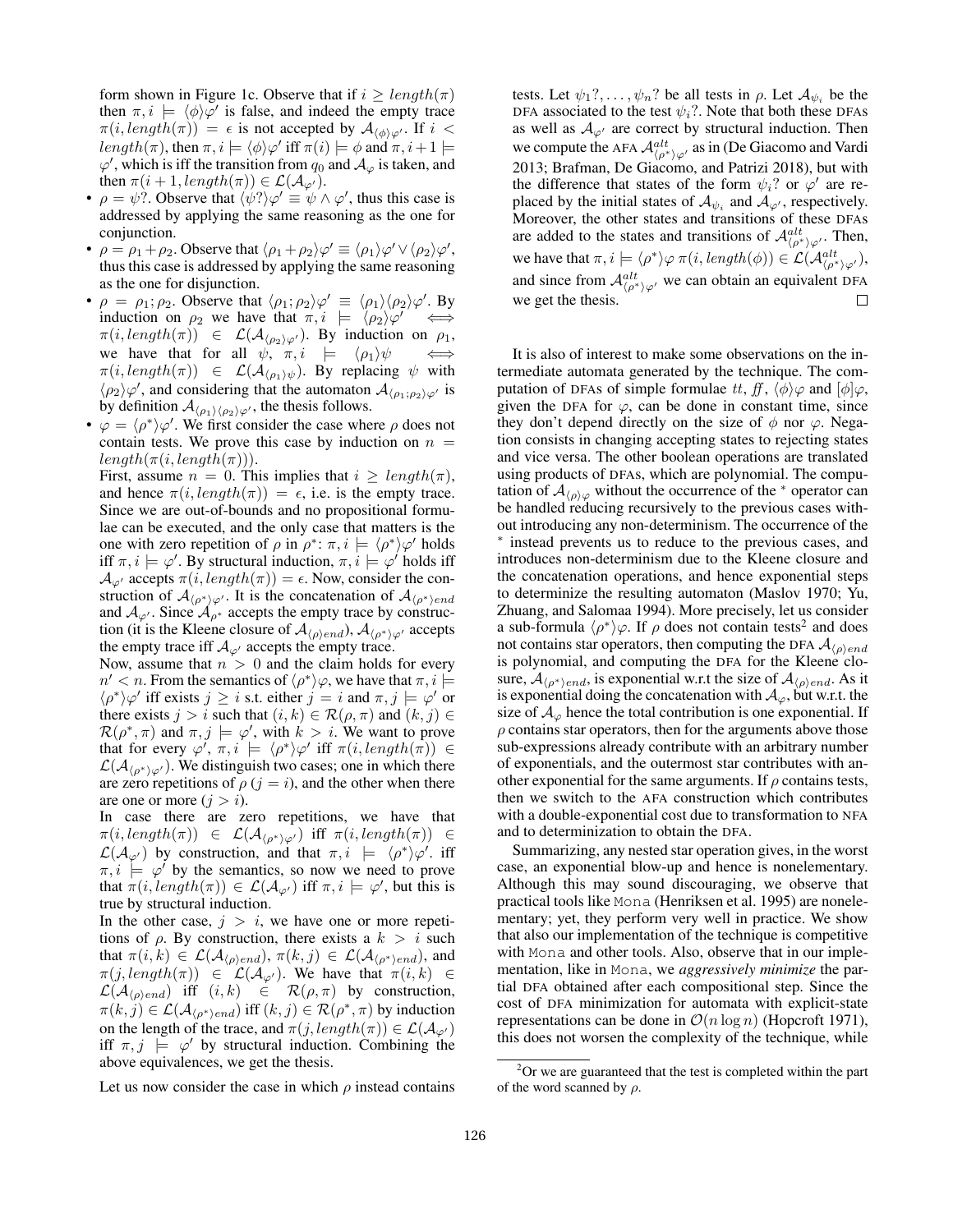in practice enhances it substantially because often the minimal DFA obtained from an NFA is of size comparable to the NFA itself, instead of being exponential in it.

In any case, since the technique is correct (c.f., Theorem 1), by the uniqueness of minimal DFAs, the returned DFA (once minimized) is at most double-exponentially larger than the  $LDL_f$  formula (De Giacomo and Vardi 2013, 2015; Brafman, De Giacomo, and Patrizi 2018).

#### Implementation

We have implemented the technique described in the previous section in a tool called Lydia<sup>3</sup>. Lydia is able to parse LTL<sub>f</sub> and LDL<sub>f</sub> in a grammar defined by us, and represents the syntactic tree using  $n$ -ary trees. It uses the Mona DFA library (Henriksen et al. 1995; Klarlund, Møller, and Schwartzbach 2001) to represents DFAs and perform operations over them. Note that we don't use other Mona features related to the MSO logic parsing and manipulation. LydiaSynt is the exension of Lydia that also uses the  $S\gamma$ ft+ tool to perform LTL<sub>f</sub>/LDL<sub>f</sub> synthesis. Syft+ is an enhanced version of Syft, that enables dynamic variable ordering, used by Bansal et al.. That is, after the computation of the MONA-based DFA, the program passes it to the  $S\vee f$ t + tool in order to compute the winning-set.

Semi-symbolic Automata Representation. Let A be a DFA over the alphabet  $2^{\mathcal{P}}$ , where  $\overline{\mathcal{P}}$  is a set of k atomic propositions. Note that such alphabet is isomorphic to  $\mathbb{B}^k$ , where the vector  $v \in \mathbb{B}^k$  identifies a subset  $\Pi \subseteq \mathcal{P}$ , such that the bit  $v_i$  is true iff  $p_i \in \Pi$ . Due to exponential size of the alphabet in the number of propositional symbols  $|\mathcal{P}|$ , it is crucial to adopt a concise representation of automata transitions. To achieve this goal, we leverage the Mona DFA library for automata construction and manipulation. In Mona, the transitions of a DFA are symbolically represented as a shared multi-terminal binary decision diagram (shMBDD), where the transition relation of a DFA is encoded as a binary decision diagram (BDD) with multiple terminal nodes. The alphabets of these DFAs are the sets of bit vectors of length  $k$ , i.e.  $\mathbb{B}^k$ , for some k. In our case, each bit is associated to an atomic proposition appearing in the  $LDL_f$  formula. In addition to a compact representation on transitions of DFAs, the Mona DFA library provides efficient implementations of standard automata operations. These operations include product, (existential) projection, determinization, and minimization. We extended the library so to include the Kleene closure, the concatenation, and the universal projection.

Existential and Universal Projections. In Mona, the existential projection of the *i*th bit ( $1 \leq i \leq k$ ), and the determinization of its result, denoted as  $EPROJECT(\mathcal{A}, i)$  converts a DFA  $\mathcal A$  recognizing a language  $L$  to a DFA  $\mathcal A'$  recognizing the language  $L'$  where  $L'$  is the existential projection over bit  $i$  of  $L$ . The process consists of removing the *i*th track of the MBDD and determinizing the resulting MBDD via on-the-fly subset construction. The universal projection, denoted as  $UPROIECT(A, i)$ , is also based on the subset construction used by the existential one, however, while in the existential projection the acceptance is true iff *exists* a state in the subset that is accepting, whereas in the universal projection the acceptance is true iff *all* the states in the subset are accepting. These two operations will be important building blocks for other operations.

Concatenation and Kleene Closure. The technique presented in the previous section requires adding nondeterministic transitions to the DFA operands of certain operations. In the case of concatenation between two DFAs  $A_1$  and  $A_2$ , the nondeterministic choice is made in the accepting states of  $A_1$ ,  $F_1$ , because these states should behave as if they were the initial state of  $A_2$ ; this can be implemented by adding all the transitions that leave the initial state of  $A_2$ ,  $q_0^2$ , to the states of  $A_1$  in  $F_1$ . Analogously, in the case of the Kleene closure of  $A$ , the accepting states  $F$  should additionally behave as if they were the initial state of  $A$ ,  $q_0$ , and it can be implemented by adding all the transitions that leave the accepting state  $q_0$  to the states in  $F$ .

In general, the new transitions might render the automaton nondeterministic, which cannot be handled by Mona APIs. Instead, we first add an auxiliary fresh bit  $e$  to the alphabet, and in the states where the nondeterministic choice happens, we use e to resolve the non-determinism, so to make the transitions deterministic. For example, in the concatenation described above, the transitions from each  $f \in F_1$ that belongs to  $A_1$  will have the bit e set to true, whereas the new transitions will have the bit set to false,  $\bar{e}$ ; similarly, in the Kleene closure, the old transitions will have the bit  $e$  set to true, and the new transitions will have it set to false  $\bar{e}$ . This will ensure that the result of those operations is still a DFA, as  $e\phi_1 \wedge \overline{e} \phi_2 = \perp$ , with  $\phi_1$  and  $\phi_2$  being propositional formulae. Finally, the desired automaton is  $\mathcal{A} = \text{EPROJECT}(\mathcal{A}', i_e)$ , where  $i_e$  is the index of the bit e.

Construction of the AFA. When we handle the case of  $\langle \rho^* \rangle \varphi$  and  $\rho \not\equiv \langle \rho \rangle$  *end*, because of tests, we need to resort to constructing an AFA, and then determinizing it. Since Mona does not provide constructs for a direct implementation of AFAs, we rely on building intermediate DFAs, similarly to what has been done for concatenation and Kleene closure, on a bigger alphabet having two types of auxiliary bits: existential, to be projected via EPROJECT (as before) and *universal*, to be projected via UPROJECT. Let  $q$  be the current state to expand in the computation of the AFA, and let  $\phi_q$  the formula over  $Q$  that determines the next transitions. Without loss of generality, assume  $\phi_q$  is in disjunctive normal form, and assume that each clause is indexed across all the products and each atom occurrence is indexed within its clause. Let us call such indices  $i$  and  $j$ , respectively. Then, the construction adds a transition for each atom occurrence (i.e. an AFA state), whose guard is determined by the AFA transformation rules (De Giacomo and Vardi 2013; Brafman, De Giacomo, and Patrizi 2018) in conjunction with the instantiation of the existential and universal bits, corresponding to the binary representation of the indices  $i$  and  $j$ , respectively.

Intuitively, to obtain the DFA corresponding to the AFA, instead of doing the subset construction on-the-fly (which would need to keep track of *sets of sets* of states), we push

<sup>&</sup>lt;sup>3</sup>The source code of Lydia can be found at https://github.com/whitemech/lydia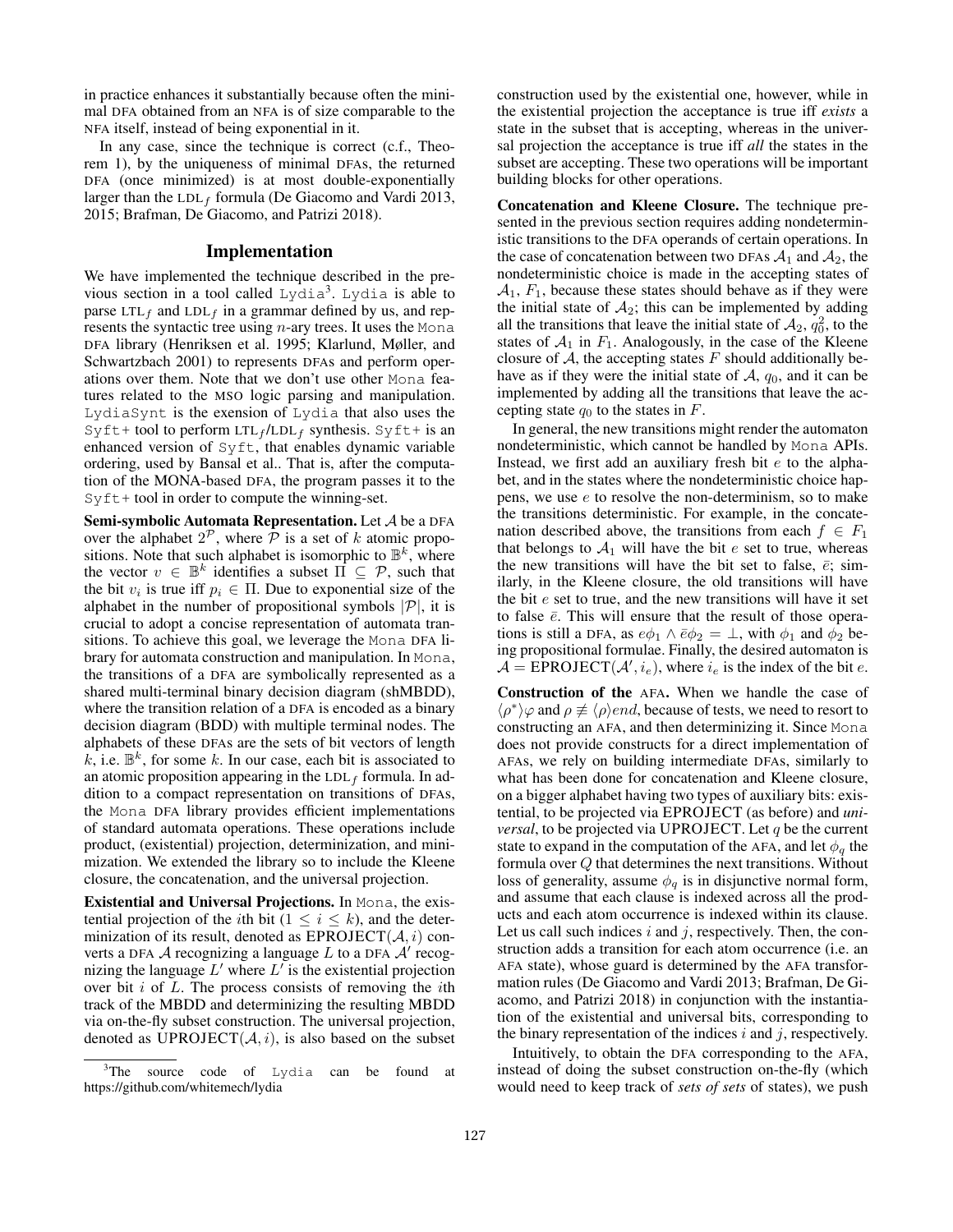the representation of the alternation in the alphabet, through the addition of universal and existential bits. This exploits the asymmetry of the Mona DFA implementation, which is symbolic in the transitions and explicit in the states. Hence, it is less costly to add a transition rather than a state. Moreover, this also gives the opportunity to minimize the resulting DFA, hence saving computational resources for the following projections and determinizations.

A crucial difference with respect to the classic  $LDL_f$ -to-AFA transformation is that, whenever one of the atom occurrences we come across is either a test expression  $\psi$ ? or  $\varphi$ , instead of expanding those nodes as if they were states of the AFA, we concatenate the current state to their DFAs. This gives a good amount of compositionality also to this case, which translates into more opportunity to minimize the partial results, and hence in achieving greater performances.

Heuristics. As mentioned, we adopt aggressive minimization after every step of the technique. Also, whenever the technique starts computing a product between  $n$  automata, we keep a priority queue to get the next two smallest operands; the idea is to delay state blow-up of the partial automaton as much as possible. This is a heuristics already adopted by Bansal et al. and it is crucial for better scalability.

### Experimental Evaluation

The evaluation has been designed to compare the performance of Lydia and LydiaSynt against their respective existing tools and approaches: Mona and Lisa for LTL<sub>f</sub>-to-DFA conversion, and  $S$ y  $ft+$  and  $L$ isa for synthesis. Both  $LTL_f$ -to-DFA conversion tools and synthesis tools are compared on runtime and number of benchmarks solved within a given timeout. We conduct our experiments on a benchmark suite curated from prior works, spanning classes of realistic and synthetic benchmarks: random conjunctions (400 cases) (Zhu et al. 2017), single counters (20 cases), double counters (10 cases) etc. and Nim games (24 cases) (Tabajara and Vardi 2019; Bansal et al. 2020) More details on each class can be found in the supplementary material. In the case of Lydia, the input LTL<sub>f</sub> formula is parsed and translated into an LDL $_f$  formula. All experiments were conducted on a single laptop equipped with an Intel Core i7-8665U CPU running at 1.90GHz with 16 GB of RAM.

Comparison with **Syft+**. Lydia has always better runtimes than Mona/Syft+, for DFA construction and therefore for the overall synthesis running time. This suggests that working directly on  $LTL_f / LDL_f$  syntax, rather than passing first through MSO or FO and then to DFA, gives better performances. This can be seen in particular for the DFA construction runtime for single counter (Figure 2) and double counter benchmarks (Figure 3) and, for what concerns synthesis, in Figure 4, where the Mona-based approach, i.e. Syft+, is never better than LydiaSynt, especially on the Nim benchmark.

Comparison with **Lisa**. We observe that Lydia is often better than Lisa. That suggests that for the explicit part of Lisa, going fully compositional is a better idea. In fact, the assumption that  $LTL<sub>f</sub>$  formulae are conjunctions of multiple smaller subformulae might not hold in some cases, es-



Figure 2: DFA construction. Runtime for single-counter benchmarks. Plots touching black line means time/memout. Timeout is at 300 sec.



Figure 3: DFA construction. Runtime for double-counter benchmarks. Plots touching black line means time/memout. Timeout is at 300 sec.

pecially outside synthesis domains. This can be seen in the running times for the DFA construction on Nim benchmark (Table 1), the cactus plot in Figure 5, and in the first part of the running time of single-counter (Figure 2) and doublecounter (Figure 3). However, we have to remark that for the last benchmarks of both the single and double counter, Lisa and Lisa-explicit manage to construct the DFA, whereas Lydia fails due to memout errors. This is due to different approaches in the computation of the DFA product: Whilst Lydia uses only the Mona DFA library, Lisa relies on Mona for the computation of each subautomaton and then combines them with SPOT (Duret-Lutz et al. 2016). Moreover, since Lisa implements a hybrid approach, it is able to choose adaptively the right approach. Nevertheless, as the cactus plot in Figure 5 shows, Lydia yields better run-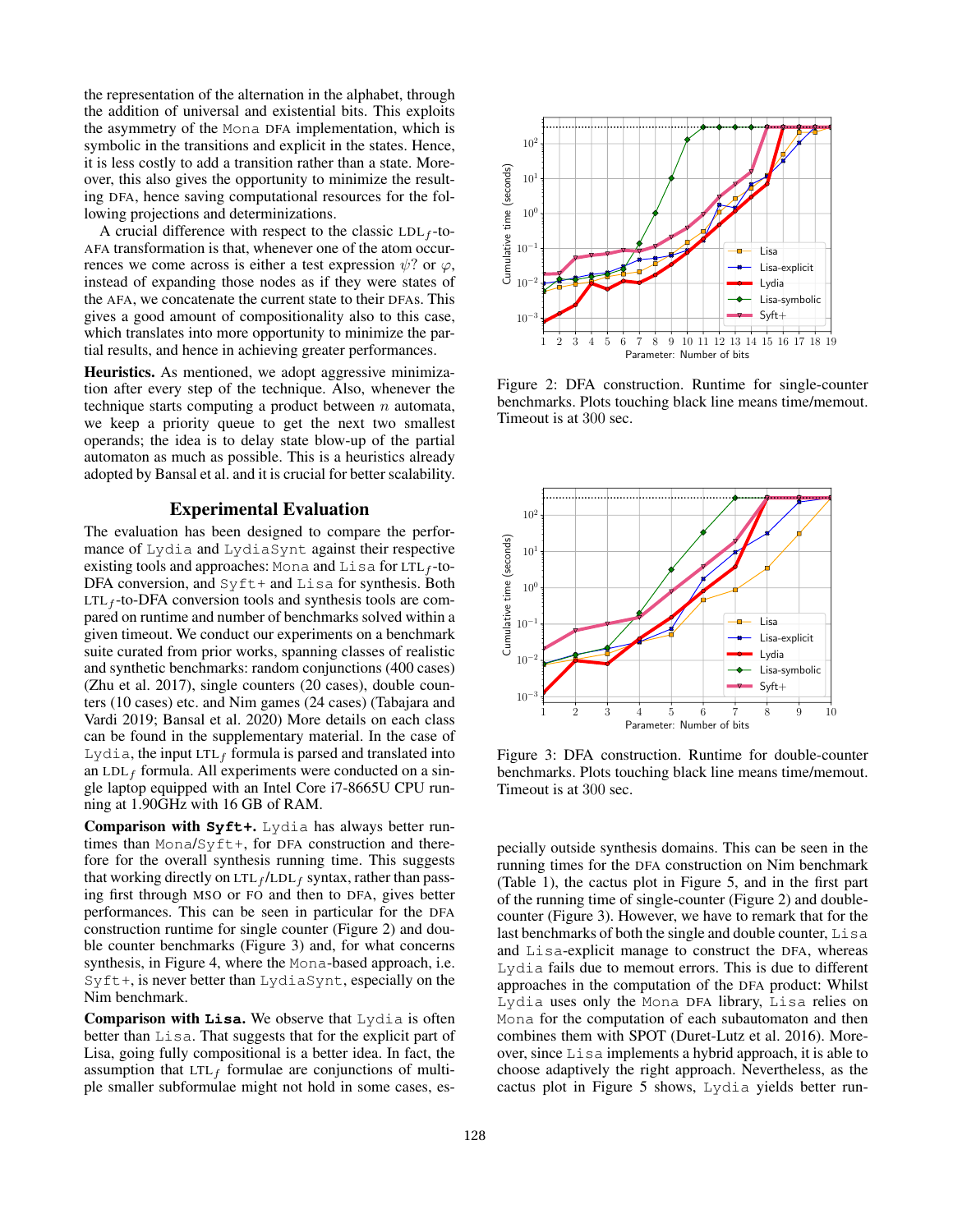

Figure 4: Number of benchmarks synthesized from each non-random benchmark class. Each benchmark has a timeout of 300 seconds.

| <b>Benchmark</b>    |                   |                          |        |                          |        |
|---------------------|-------------------|--------------------------|--------|--------------------------|--------|
| Name                | Lydia             | Mona-                    | Lisa-  | Lisa-                    | Lisa   |
|                     |                   | based                    | expl.  | symb.                    |        |
| nim111              | $\overline{0.01}$ | 0.15                     | 0.07   | 0.07                     | 0.07   |
| $nim_12$            | 0.02              |                          | 0.15   | 0.16                     | 0.16   |
| $nim_1_3$           | 0.05              |                          | 0.07   | 1.43                     | 0.06   |
| $nim_1_4$           | 0.09              |                          | 0.14   | 267.23                   | 0.13   |
| $nim_1-5$           | 0.17              | $\overline{a}$           | 0.27   |                          | 0.25   |
| nim <sub>-1-6</sub> | 0.30              |                          | 0.63   |                          | 0.54   |
| $nim_1.7$           | 0.54              |                          | 1.20   |                          | 1.02   |
| $nim_1_8$           | 0.82              |                          | 1.87   |                          | 1.83   |
| $nim-2-1$           | 0.05              | $\overline{a}$           | 0.14   | 1.49                     | 0.10   |
| $nim_2_2$           | 0.20              |                          | 0.84   |                          | 0.81   |
| $nim_2_3$           | 1.47              |                          | 4.95   |                          | 4.95   |
| $nim_2_4$           | 7.00              |                          | 26.07  |                          | 24.33  |
| $nim_2_5$           | 34.86             | $\overline{\phantom{0}}$ | 125.56 | $\overline{\phantom{a}}$ | 108.86 |
| $nim_2_6$           | 114.87            |                          |        |                          |        |
| nim2.7              |                   |                          |        |                          |        |
| $nim_2_8$           |                   |                          |        |                          |        |
| $nim_3_1$           | 0.40              |                          | 3.15   |                          | 2.67   |
| $nim_3_2$           | 9.93              |                          | 84.34  |                          | 78.31  |
| $nim_3_3$           | 142.16            |                          |        |                          |        |
| $nim_3_4$           |                   |                          |        |                          |        |
| $nim_4_1$           | 8.97              |                          | 110.10 |                          | 109.79 |
| $nim-4-2$           |                   |                          |        |                          |        |
| $nim_5_1$           | 243.62            |                          |        |                          |        |
| nim_5_2             |                   |                          |        |                          |        |

Table 1: Running time (in seconds) for DFA construction on the Nim benchmark set. In bold the minimum running time for a given benchmark. — means time/memout. Timeout at 300 sec.

ning times than Lisa in the majority of cases (given the timeout of 300 seconds for each benchmark). In Figure 4, LydiaSynt shows to be competitive with state-of-the-art synthesis tools like Lisa. However, unsurprisingly, when



Figure 5: DFA construction. Cactus plot indicating number of benchmarks each tool can solve for a given timeout. Each benchmark whose running time was greater than 300 seconds was counted as  $\infty$ .

the problem is too large, also Lydia suffers from the statespace explosion, whereas Lisa are able to manage such inputs, thanks to their symbolic representation. Consequently, LydiaSynt suffers from the same limitations of Syft+.

A crucial thing to keep in mind is that Lydia processes the LTL<sub>f</sub> formula by translating it into  $LDL_f$  and operating over it. Despite working on a more expressive logic formalisms, the overall performances are very good. That suggests this approach is pretty promising, and we believe that using direct transformations rules from  $LTL_f$  to DFA would give us even better performances.

# **Conclusions**

We proposed a fully compositional translation from  $LTL_f/LDL_f$  to DFA. We do the transformation to DFA  $di$ *rectly* exploiting the structure of the formula, while previous work either relied on MSO/FO encoding, or they went through the computation of AFA. Moreover, we have empirically showed the advantages on the practical side. Indeed, Lydia and LydiaSynt are competitive with state-of-theart tools for  $LTL_f/LDL_f$ -to-DFA translation and  $LTL_f$  synthesis. Also, to the best of our knowledge, ours is the first work that provides a scalable and performant tool for the translation of  $LDL_f$  to DFAs, and so also for  $LDL_f$  synthesis, thanks to the integration with  $Sylt+$ . As a future work, we would like to provide direct transformations from  $LTL<sub>f</sub>$ syntax to DFA, extend the approach to the pure-past versions of LTL<sub>f</sub> and LDL<sub>f</sub> (De Giacomo et al. 2020b), and improve the current implementation, in particular by implementing more advanced simplification rules for the input formulae and by exploiting an hash-consing data structure so to avoid to compute multiple times the same sub-automaton, including taking into account signature equivalences between formulae (e.g. see (Klarlund, Møller, and Schwartzbach 2001) about the DAG construction).